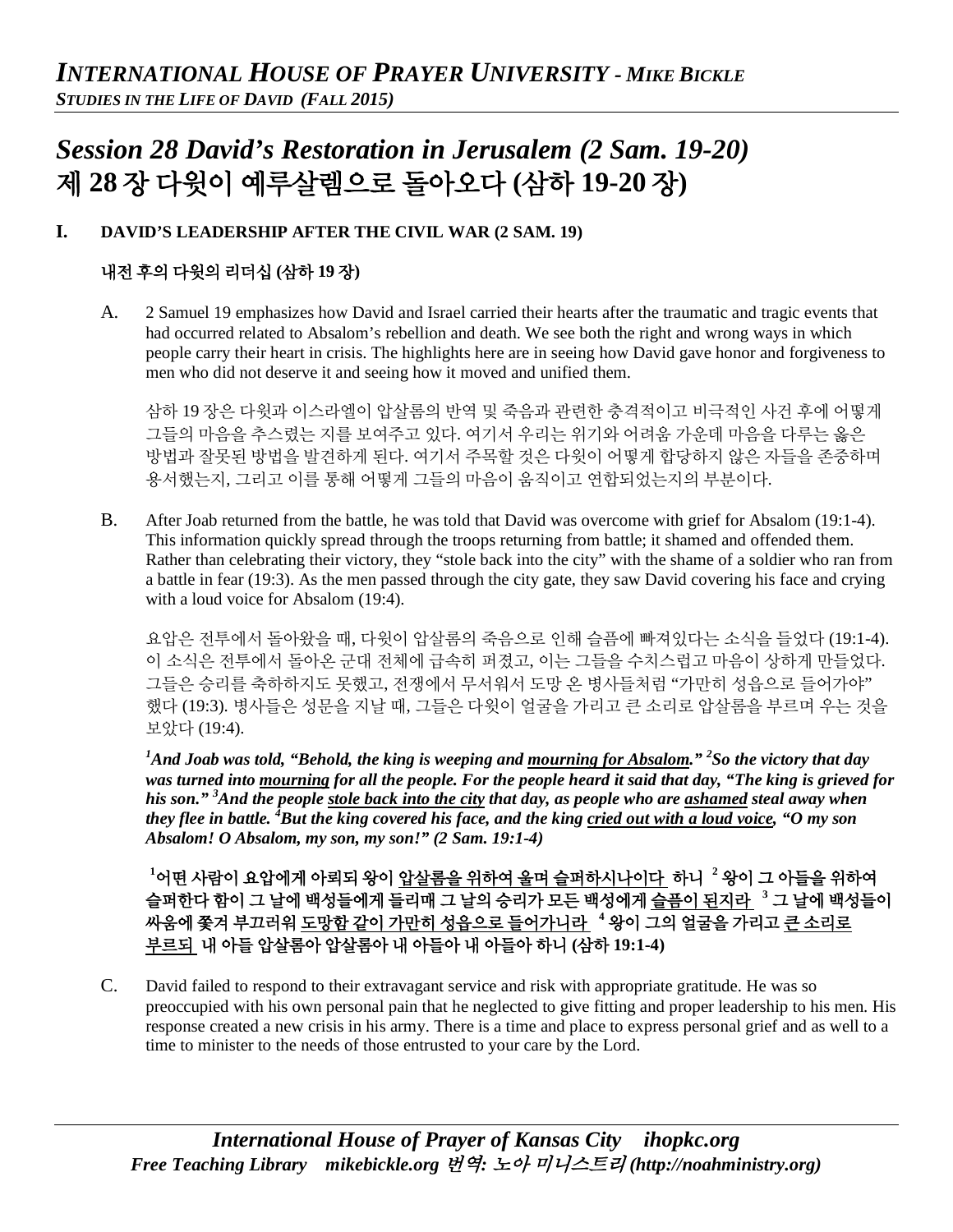다윗은 그들의 아낌 없는 헌신, 그리고 위험을 감수한 것에 대해 적절하게 감사를 표하지 않았다. 그는 자신의 개인적인 아픔에 너무도 집착한 나머지, 자신의 군사들에게 합당하고도 적절한 리더십을 보여주지 못했다. 그의 이러한 반응으로 인해 군대는 새로운 위기를 맞았다. 개인적인 아픔을 표현할 때도 있어야 하지만, 주님이 맡기신 이들의 필요들을 섬겨야 할 때도 있다.

D. It was right for David to grieve over Absalom's death, but he should have tempered it especially in light of Absalom having just rebelled against God's anointed, God's people, and God's kingdom. He continued his loud crying even longer than the time it took his army to march back to the city.

다윗이 압살롬의 죽음에 대해 슬퍼하는 것은 당연한 일이지만, 압살롬이 하나님이 기름 부으신 왕과 하나님의 백성, 그리고 하나님 나라에 대해 반역했다는 사실을 비추어 볼 때, 다윗은 슬픔을 자제했어야 했다. 다윗은 그의 군대가 성읍으로 행진하여 이후에도 계속 오래 울부짖었다.

1. David's inordinate grief clouded his judgment and consumed all of his energy, causing him to neglect his responsibility in a critical time in the nation's history. He had lost sight of the sacred responsibility that the Lord had entrusted to him as the anointed king of Israel.

다윗은 지나친 슬픔으로 인해 판단력이 흐려졌고, 에너지를 다 소모해버렸으며, 이로 인해 국가 역사에서 중요한 때에 자신의 책임을 도외시했다. 그는 주님이 맡기신 이스라엘의 기름부음 받은 왕으로서의 신성한 책임을 망각했다.

2. David was both a king and father, and he needed to express himself appropriately both ways.

다윗은 왕인 동시에 아버지였지만, 두 가지 역할에 대해 적절하게 감정을 표현해야 했다.

E. Joab was so upset by David's behavior that he barged into his house to warn him to stop (19:5-8). Joab let David know that he disgraced his soldiers who had risked their life for him and his family. Joab understood the power of disappointment and bitterness and its hindrance to God's purpose. David received Joab's warning so he arose to his leadership responsibilities and comforted his men.

요압은 다윗의 이러한 행동에 대해 매우 화가나서 그의 집으로 쳐들어와 다윗에게 멈추라고 경고했다 (19:5-8). 요압은 다윗이 그와 그의 가족을 위해 생명을 걸었던 군사들을 수치스럽게 만들고 있음을 알게 했다. 요압은 실망감과 쓴 마음의 힘을 알고 있었으며, 이것이 하나님의 목적을 방해할 수도 있음도 알고 있었다. 다윗은 요압의 경고를 받아들였고, 지도자로서의 책임을 다하며 군사들을 위로했다.

*5 Joab came into the house to the king, and said, "Today you have disgraced all your servants who today have saved your life, the lives of your sons and daughters…6 For today I perceive that if Absalom had lived and all of us had died today, then it would have pleased you well… <sup>7</sup> Arise, go out and speak comfort to your servants. For I swear by the LORD, if you do not go out, not one will stay with you this night. And that will be worse for you than all the evil that has befallen you from your youth until now." 8 Then the king arose and sat in the gate. (2 Sam. 19:5-8)*

**5** 요압이 집에 들어가서 왕께 말씀하되 왕께서 오늘 왕의 생명과 왕의 자녀의 생명과 처첩과 비빈들의 생명을 구원한 모든 부하들의 얼굴을 부끄럽게 하시니 **<sup>6</sup>** 이는 왕께서 **...** 만일 압살롬이 살고 오늘 우리가 다 죽었다면 왕이 마땅히 여기실 뻔하였나이다 **<sup>7</sup>** 이제 곧 일어나 나가 왕의 부하들의 마음을 위로하여 말씀하옵소서 내가 여호와를 두고 맹세하옵나니 왕이 만일 나가지 아니하시면 오늘 밤에 한 사람도 왕과 함께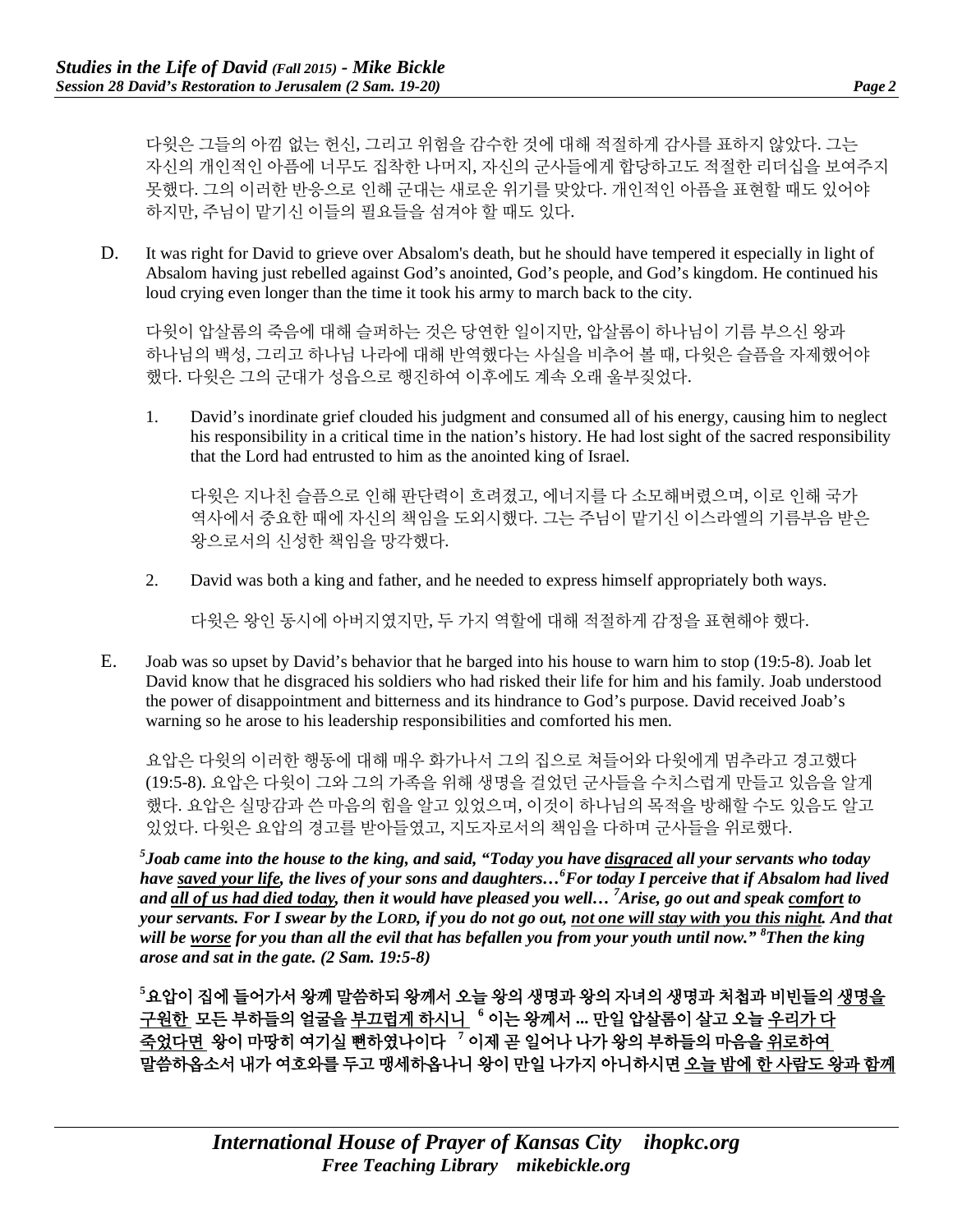## 머물지 아니할지라 그리하면 그 화가 왕이 젊었을 때부터 지금까지 당하신 모든 화보다 더욱 심하리이다 하니 **<sup>8</sup>** 왕이 일어나 성문에 앉으매 **... (**삼하 **19:5-8)**

#### **II. THE DISPUTE IN ISRAEL**

### 이스라엘 내의 논란

A. The short civil war left the people in a national dispute. After Absalom's army was defeated, they returned to their homes where much debate arose regarding how they should respond to David's leadership as he returned from exile (19:9-10).

이 짧은 내전으로 인해 국가적인 논란이 일어났다. 압살롬의 군대가 전쟁에 패한 후에 고향으로 돌아왔을 때, 그들 사이에서는 왕위로 복귀하는 다윗의 리더십에 대해 어떻게 반응해야 하는지에 관한 많은 논쟁이 일어났다 (19:9-10).

*9 Now all the people were in a dispute throughout all the tribes of Israel, saying, "The king saved us from the hand of our enemies… 10But Absalom, whom we anointed over us, has died in battle. Now therefore, why do you say nothing about bringing back the king?" (2 Sam. 19:9-10)*

# **9** 이스라엘 모든 지파 백성들이 변론하여 이르되 왕이 우리를 원수의 손에서 구원하여 내셨고 또 우리를 블레셋 사람들의 손에서 구원하셨으나 **... <sup>10</sup>** 우리가 기름을 부어 우리를 다스리게 한 압살롬은 싸움에서 죽었거늘 이제 너희가 어찌하여 왕을 도로 모셔 올 일 에 잠잠하고 있느냐 하니라 **(**삼하 **19:9-10)**

B. The people had been seduced by Absalom's promises and charisma, leading them to betray David and anoint Absalom as their king in his place. However, after Absalom's death, there were very different views about David circulating around the nation. The "Saul loyalists" and "anti-David" groups had lain low for years while David was in power. Absalom's conspiracy gave occasion for their negative feelings to surface. When it seemed that Absalom's conspiracy would triumph, the groups who favored David laid low. But now all these groups were vying for power and contending against each other for prominence in issues related to the government and its future decisions.

사람들은 압살롬의 약속과 카리스마에 현혹되어 다윗을 배신하고 압살롬을 왕으로 기름 부었었다. 그러나 압살롬이 죽은 이후에, 나라 안에는 다윗에 대해 매우 다른 시선들이 나라 안에서 일어나고 있었다. "사울의 충신들"과 "안티 다윗" 그룹들은 다윗이 권력을 잡고 있었을 때 잠잠히 있었다. 그리고 압살롬의 음모는 그들의 부정적인 감정이 수면 위로 드러나도록 했다. 또한 압살롬의 음모가 성공하는 것처럼 보였을 때 다윗을 추종하던 그룹은 잠잠히 있었다. 그러나 이제 이 그룹들은 서로 권력을 차지하려고 싸우고 있었으며, 왕권과 미래 계획에 대한 사안들에 우위를 차지하려고 다투고 있었다.

C. When David learned of his support from the men of Israel, then he sent a message through his two most respected spiritual leaders, Zadok and Abiathar, to the elders of his tribe, Judah, and to Amasa. Many of the elders of Judah had supported Absalom's conspiracy. How would David treat them? He took initiative to assure them that he would forgive and give them honor in his government.

다윗은 이스라엘 사람들이 자신을 지지하고 있음을 알았을 때, 그는 가장 존경 받는 두 영적 지도자인 사독과 아비아달을 통해서 자신의 지파인 유다 지파의 장로들과 아마사에게 메세지를 보냈다. 유다의 많은 장로들은 압살롬의 음모를 지지했었다. 다윗은 그런 그들을 어떻게 대하는가? 다윗은 먼저 나서서 그들을 용서하며 그의 정부에서 그들을 귀하게 여길 것을 확언했다.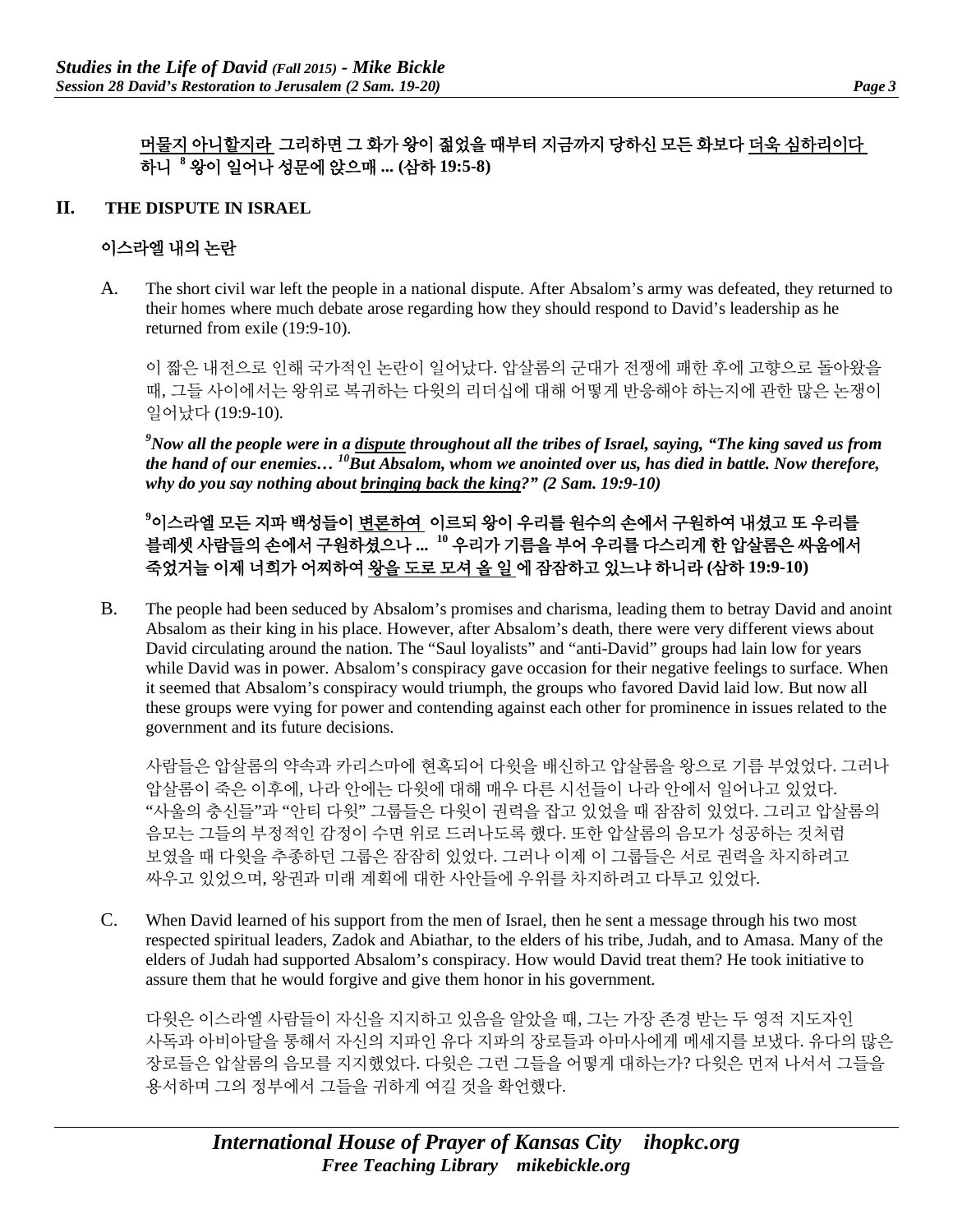*11So King David sent to Zadok and Abiathar the priests, saying, "Speak to the elders of Judah, saying, 'Why are you the last to bring the king back to his house, since the words of all Israel have come to the king…? 12You are…my bone and my flesh. Why then are you the last to bring back the king?' 13And say to Amasa, 'Are you not my bone and my flesh? God do so to me…if you are not commander of the army…in place of Joab.' " 14So he [Amasa] swayed the hearts of all the men of Judah…that they sent this word to the king: "Return, you and all your servants!" 15…Judah came to Gilgal, to go to meet the king, to escort the king across the Jordan. (2 Sam. 19:11-15)*

**<sup>11</sup>**다윗 왕이 사독과 아비아달 두 제사장에게 소식을 전하여 이르되 너희는 유다 장로들 에게 말하여 이르기를 **...** 너희는 어찌하여 왕을 궁으로 모시는 일에 나중이 되느냐 **<sup>12</sup>** 너희는 내 형제요 내 골육이거늘 너희는 어찌하여 왕을 도로 모셔 오는 일에 나중이 되리요 하셨다 하고 **<sup>13</sup>** 너희는 또 아마사에게 이르기를 너는 내 골육이 아니냐 네가 요압을 이어서 항상 내 앞에서 지휘관 이 되지 아니하면 **… <sup>14</sup>** 모든 유다 사람들의 마음을 하나 같이 기울게 하매 그들이 왕께 전갈을 보내어 이르되 당신께서는 모든 부하들과 더불어 돌아오소서 한지라 **<sup>15</sup> ...** 유다 족속이 왕을 맞아 요단을 건너가게 하려고 길갈 로 오니라 **(**삼하 **19:11-15)**

1. *Last to bring back the king*: David wanted to let the elders of Judah know that the tribes of Israel had just made a commitment to support him and his kingship (19:10).

왕을 궁으로 모시는 일에 나중이 되느냐: 다윗은 방금 이스라엘의 지파들이 자신을 지지하며 자신의 왕권을 인정하기로 했다는 소식을 유다의 장로들에게 알리기를 원했다 (19:10).

2. *Gilgal*: On his journey back to Jerusalem the men of Judah gathered at Gilgal to go escort him over the Jordan River. Gilgal is 5 miles west of the river, 15 miles northeast of Jerusalem

길갈: 유다 사람들은 다윗이 예루살렘으로 돌아가는 길에 그를 호위해서 요단 강을 건너가기 위해 길갈에서 모였다. 길갈은 요단강에서 서쪽으로 5 마일, 예루살렘에서 북동쪽으로 15 마일 떨어진 곳에 있었다.

D. David also forgave Shimei for cursing him (16:5-13; 19:16-20). Shimei was a leader in the camp of the "Saul loyalists," being from the royal family of Saul. He had been a bold spokesman for the strong anti-David campaign that had been going on when it seemed that Absalom would triumph. By forgiving him David again signaled his desire for all to be accepted and given a new start.

다윗은 또한 시므이가 자신을 저주한 것을 용서했다(16:5-13; 19:16-20). 시므이는 사울의 왕가 출신으로 "사울의 충신들" 진영의 리더였다. 그는 압살롬이 승리할 것 같았을 때 강력하게 일어났던 안티 다윗 진영에서 대담한 대변인 역할을 해 왔다. 다윗은 그를 용서함으로써, 모두를 받아들이고 새롭게 시작하기 원하는 그의 열망을 다시 한번 시사했다.

*18…Shimei…fell down before the king when he had crossed the Jordan. 19Then he said to the king, "Do not let my lord impute iniquity to me, or remember what wrong your servant did on the day that my lord the king left Jerusalem… 20For I, your servant, know that I have sinned."… 23The king said to Shimei, "You shall not die." And the king swore to him. (2 Sam. 19:18-23)*

**18...** 왕이 요단을 건너가게 할 때에 게라의 아들 시므이가 왕 앞에 엎드려 **<sup>19</sup>** 왕께 아뢰되 내 주여 원하건대 내게 죄를 돌리지 마옵소서 내 주 왕께서 예루살렘에서 나오시던 날에 종의 패역한 일을 기억하지 마시오며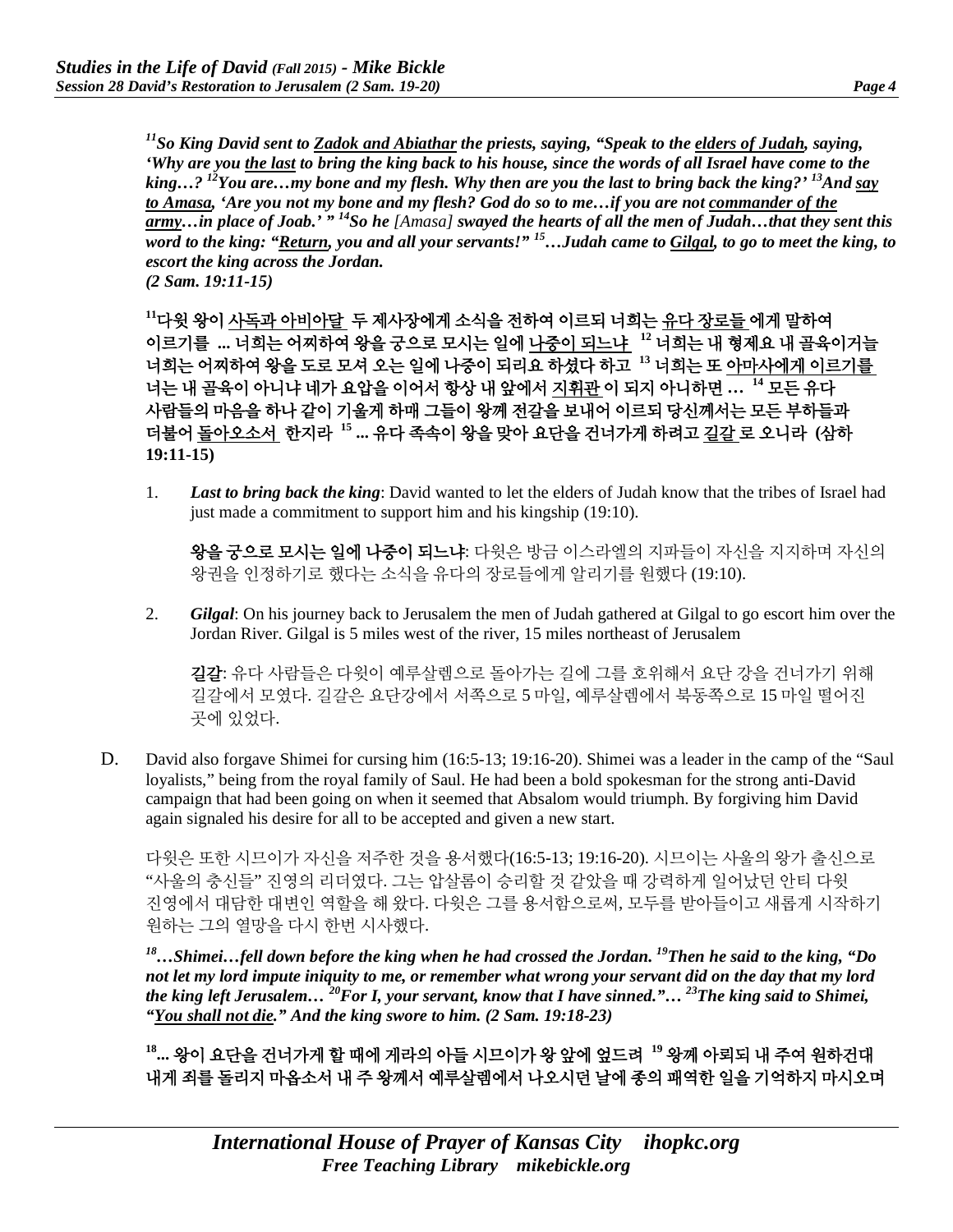# 왕이 마음에 두지 마옵소서 **<sup>20</sup>** 왕의 종 내가 범죄한 줄 아옵기에 **... <sup>23</sup>** 왕이 시므이에게 이르되 네가 죽지 아니하리라 하고 그에게 맹세하니라 **(**삼하 **19:18-23)**

E. Barzillai supported David and his army during their stay in Mahanaim (17:27-29). He travelled about 50 miles to celebrate David crossing the Jordan to resume his throne. David invited Barzillai to live in the royal court in Jerusalem to bless him for his extravagant generosity in Mahanaim.

바르실래는 다윗과 그의 군대가 마하나임에 있을 때 그들을 지원했다 (17:27-29). 그는 다윗이 요단강을 건너 왕좌를 회복하는 것을 축하하기 위해서 50 여 마일(80km)을 이동해왔다. 다윗은 바르실래가 마하나임에서 아낌없이 베풀어 주었던 것에 대해 감사하기 위해 그를 예루살렘의 궁정에서 살도록 초청했다.

*31And Barzillai…came down from Rogelim and went across the Jordan with the king…32Now Barzillai was…eighty years old. And he had provided the king with supplies while he stayed at Mahanaim, for he was a very rich man. 33And the king said to Barzillai, "Come across with me, and I will provide for you while you are with me in Jerusalem." (2 Sam. 19:31-33)*

**<sup>31</sup>**길르앗 사람 바르실래가 **...** 로글림에서 내려와 함께 요단에 이르니 **<sup>32</sup>** 바르실래는 매우 늙어 나이가 팔십 세라 그는 큰 부자 이므로 왕이 마하나임에 머물 때에 그가 왕을 공궤하였더라 **<sup>33</sup>** 왕이 바르실래에게 이르되 너는 나와 함께 건너가자 예루살렘에서 내가 너를 공궤하리라 **(**삼하 **19:31-33)**

1. Every conversation that David had as he was traveling back to Jerusalem was in context to people wanting his favor or forgiveness, but Barzillai wanted nothing from him. Barzillai owed him nothing and wanted nothing from him. He was there simply to express his love.

다윗이 예루살렘으로 돌아가는 길에 사람들과 나누었던 모든 대화는 다윗에게 호의를 구하거나 용서를 구하는 내용들인 반면, 바르실래는 다윗에게 아무것도 원하지 않았다. 바르실래는 그에게 신세진 것도 없었고 원하는 것도 없었다. 그는 다윗을 향한 사랑을 표현하고자 그곳에 온 것이었다.

2. Barzillai loved with no strings attached. This wealthy elder man pictures true friendship without selfinterest. Many become more self-centered as they grow in wealth and age.

바르실래는 아무 조건 없이 사랑했다. 이 부유한 노인은 사리 사욕없는 진정한 우정의 모습을 보여준다. 많은 사람들은 부유해지고 나이가 들수록 자기 중심적이 된다.

F. As David was traveling back to Jerusalem, the men of Israel demanded that he give an explanation concerning why he had allowed the men of Judah to "steal him away" (19:41).

다윗이 예루살렘으로 가는 길에서, 이스라엘 사람들은 다윗이 왜 유다 사람들이 "다윗을 훔쳐가도록" 허락했는지를 설명해 줄 것을 요구했다 (19:41).

*41Just then all the men of Israel came to the king, and said to the king, "Why have our brethren, the men of Judah, stolen you away and brought the king, his household, and all David's men with him across the Jordan?" 42So all the men of Judah answered the men of Israel, "Because the king is a close relative of ours. Why then are you angry over this matter? Have we ever eaten at the king's [government's] expense?..." 43And the men of Israel answered the men of Judah, and said, "We have ten shares in the king; therefore we also have more right to David than you. Why then do you despise us—were we not the first to advise bringing back our king?" Yet the words of the men of Judah were fiercer than the words of the men of Israel. (2 Sam. 19:41-43)*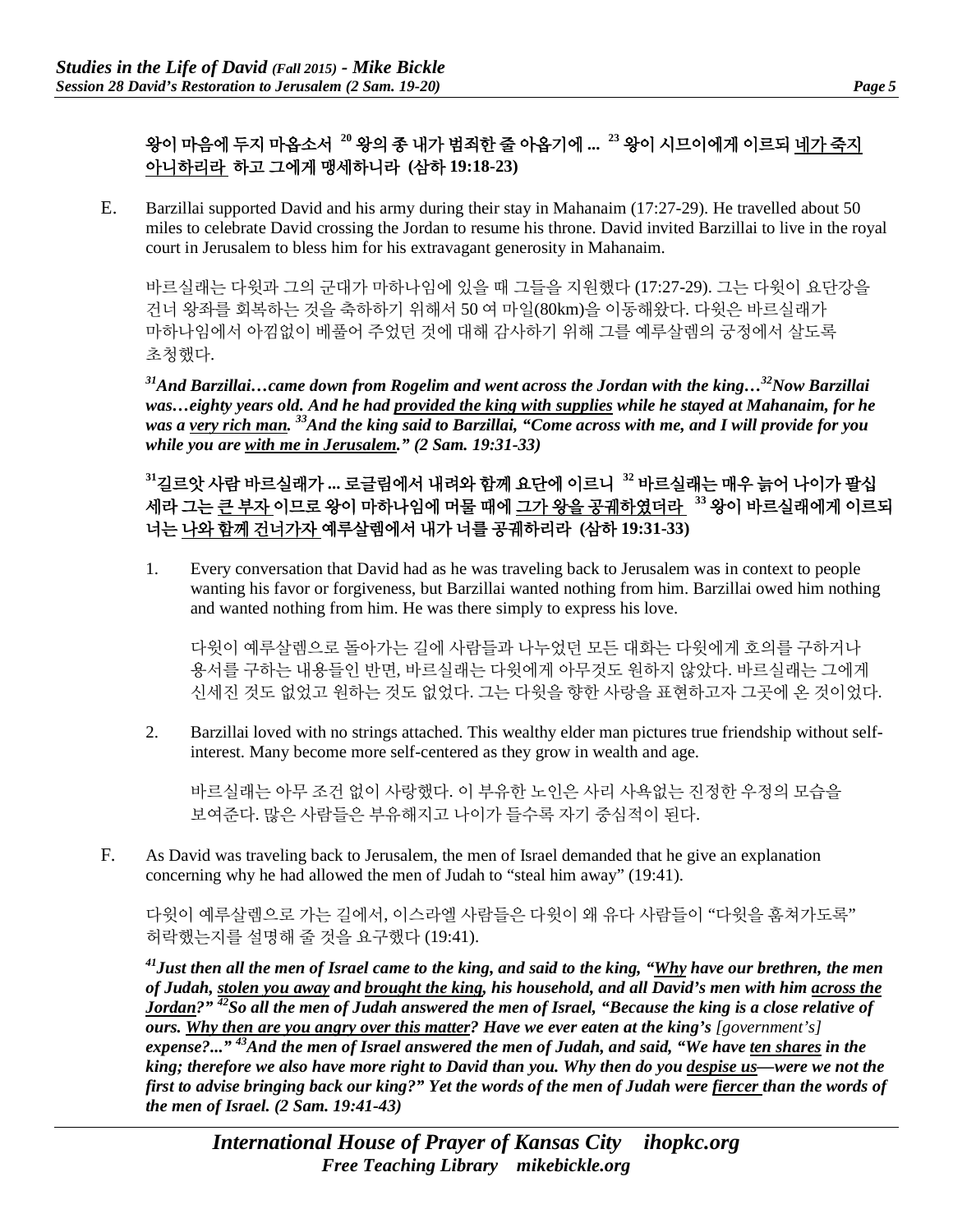**<sup>41</sup>**온 이스라엘 사람이 왕께 나아와 왕께 아뢰되 우리 형제 유다 사람들이 어찌 왕을 도둑하여 왕과 왕의 집안과 왕을 따르는 모든 사람을 인도하여 요단을 건너가게 하였나이까 하매 **<sup>42</sup>** 모든 유다 사람이 이스라엘 사람에게 대답하되 왕은 우리의 종친인 까닭이라 너희가 어찌 이 일에 대하여 분 내느냐 우리가 왕의 것[정부의 것]을 조금이라도 얻어 먹었느냐 **... <sup>43</sup>** 이스라엘 사람이 유다 사람에게 대답하여 이르되 우리는 왕에 대하여 열 몫 을 가졌으니 다윗에게 대하여 너희보다 더욱 관계가 있거늘 너희가 어찌 우리를 멸시하여 우리 왕을 모셔 오는 일에 먼저 우리와 의논하지 아니하였느냐 하나 유다 사람의 말이 이스라엘 사람의 말보다 더 강경하였더라 **(**삼하 **19:41-43)**

1. They interpreted David's allowing the men of Judah to help transport the royal household across the Jordan as giving Judah more honor. Before David could respond, the men of Judah answered defensively—claiming their family status as the reason for deserving the honor.

그들은 다윗이 유다 사람들에게 왕의 가족들이 요단강을 건너가도록 돕게 허락한 것을 유다를 더 높여준 것이라고 해석했다. 유다 사람들은 다윗이 대답을 하기도 전에 그들의 가문이 특권을 누리기에 합당하다고 방어적으로 대답했다.

2. Israel retorted that their larger number was the reason they deserved more honor or had greater claim on David—Israelites had ten shares in the king. Plus the northern tribes were the "first" to promote the idea of bringing David back to Jerusalem as king (19:9-10).

이스라엘은 자신들의 수가 많기에 더 큰 명예를 받기에 합당하며, 다윗에 대해서 더욱 주장할 수 있다고 반박했다. 이스라엘은 왕에 대해서 열 몫(지파의 수가 열)이 있었다. 게다가 북방 지파들은 다윗을 왕으로 예루살렘에 모시는 일에 대해 "먼저" 주장했었다 (19:9-10).

3. Both missed seeing the big picture—that God was restoring their anointed king to Jerusalem.

양쪽 다 큰 그림을 보지 못하고 있었다. 그것은 그들의 기름부음 받은 왕을 예루살렘으로 복위하고 계신 분은 하나님이라는 사실이었다.

G. There were many unresolved tensions of bitterness and division even after the civil war was over. In the body of Christ today we can see the overly sensitive and easily offended mindset that occurred in Gilgal that day. We all proclaim our desire that Jesus rule over us, but then we yield to fleshly attitudes as different groups or ministries claim to be biggest, best, or first in importance or honor.

이 내전이 끝난 후에도 나라 안에는 쓴 마음과 분열로 인해 해결되지 않은 많은 긴장감들이 있었다. 우리는 오늘날 그리스도의 몸 된 교회 안에도 길갈에서 있었던 것과 같은 지나치게 예민하고 쉽게 마음이 상하는 태도들을 볼 수 있다. 우리는 모두 예수님께서 우리를 다스리시기를 원한다고 선포하지만, 우리는 다른 그룹들이나 사역들에 대해 자신이 가장 크고 최고이며, 가장 명예를 받기에 합당하다고 주장하는 육신적인 사고 방식을 가지곤 한다.

*1 And I, brethren, could not speak to you as to spiritual people but as to carnal, as to babes in Christ. <sup>2</sup> I fed you with milk and not with solid food; for until now you were not able to receive it, and even now you are still not able; <sup>3</sup> for you are still carnal. For where there are envy, strife, and divisions among you, are you not carnal and behaving like mere men? 4 For when one says, "I am of Paul," and another, "I am of Apollos," are you not carnal? (1 Cor. 3:1-4)*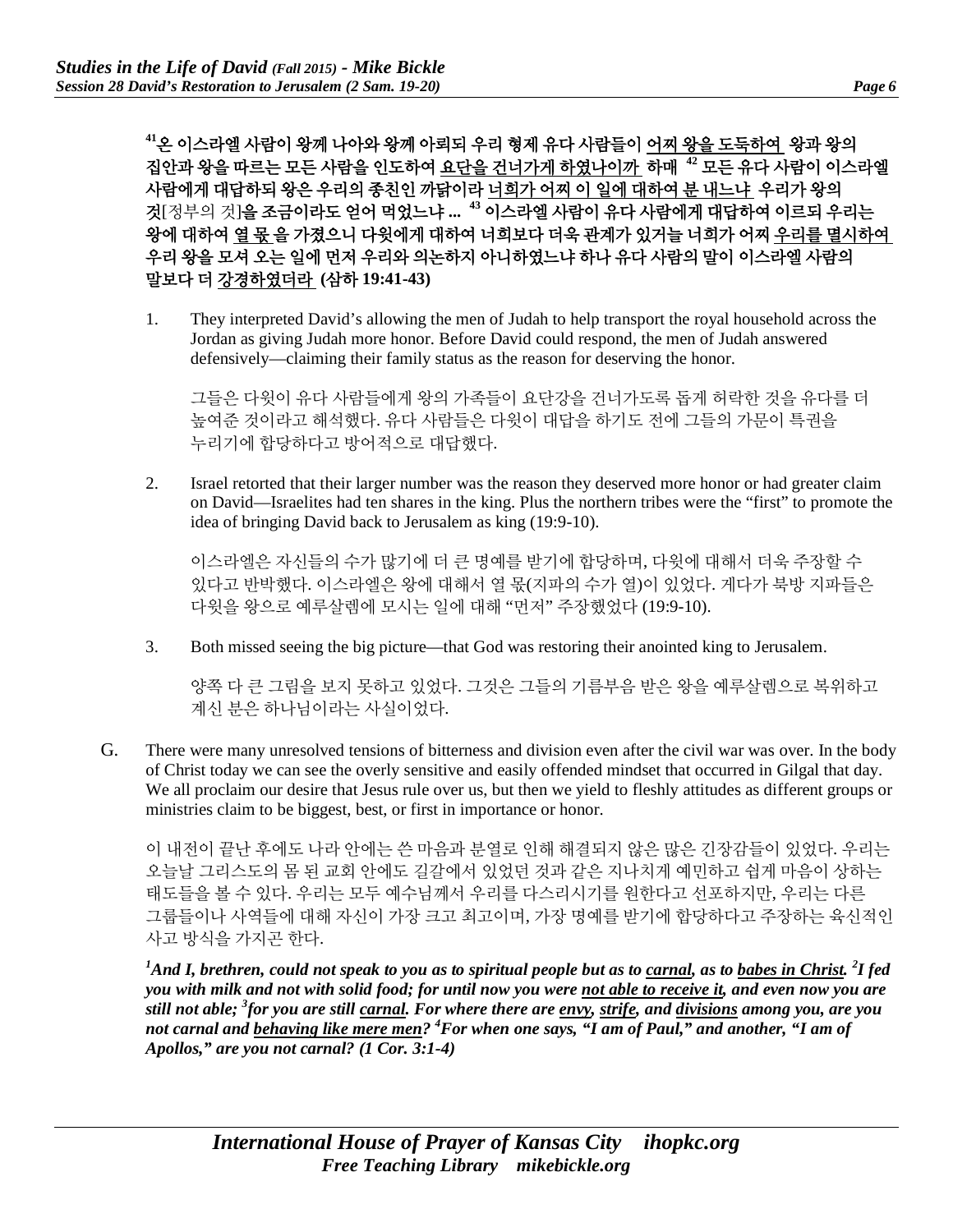**1** 형제들아 내가 신령한 자들을 대함과 같이 너희에게 말할 수 없어서 육신에 속한 자 곧 그리스도 안에서 어린 아이들 을 대함과 같이 하노라 **<sup>2</sup>** 내가 너희를 젖으로 먹이고 밥으로 아니하였노니 이는 너희가 감당하지 못하였음이거니와 지금도 못하리라 **<sup>3</sup>** 너희는 아직도 육신에 속한 자로다 너희 가운데 시기와 분쟁 이 있으니 어찌 육신에 속하여 사람을 따라 행함 이 아니리요 **<sup>4</sup>** 어떤 이는 말하되 나는 바울에게라 하고 다른 이는 나는 아볼로에게라 하니 너희가 육의 사람이 아니리요 **(**고전 **3:1-4)**

#### **III. SHEBA'S REVOLT AGAINST DAVID FAILS (2 SAM. 20)**

#### 다윗에 대한 세바의 반란이 실패하다 **(**삼하 **20** 장**)**

A. The debate between the men of Israel in the north and the men of Judah in the south escalated into another serious national conflict. The point of the debate was centered on who honored David the most and was thus most deserving of honor from David. It resulted in men deserting David again.

북쪽 이스라엘 사람들과 남쪽 유다 사람들 사이의 논쟁은 또 다른 심각한 국가적 갈등으로 확대됐다. 논쟁의 요점은 누가 더 다윗을 대접해 주었는지, 따라서 누가 다윗으로부터 높임을 받기에 더 합당한지에 대한 것이었다. 그로 인해 사람들은 또 다윗을 떠나게 됐다.

B. Sheba was from Benjamin, the tribe of Saul. He was probably a high-ranking military officer who exploited the strife between the Israel and Judah to start another revolt against David.

세바는 사울이 속해있던 베냐민 지파 출신이었다. 그는 아마도 군대의 고위급 장교였을 것이며, 이스라엘과 유다 사이의 분쟁을 이용해서 다윗에 대한 또 다른 반란을 계획했다.

*1 And there happened to be there a rebel, whose name was Sheba…a Benjamite. And he blew a trumpet, and said: "We have no share in David, nor do we have inheritance in the son of Jesse; every man to his tents, O Israel!" <sup>2</sup> So every man of Israel deserted David, and followed Sheba… . (2 Sam. 20:1-2)*

**1** 마침 거기에 불량배 하나가 있으니 그의 이름은 세바 인데 베냐민 사람 비그리의 아들이었더라 그가 나팔을 불며 이르되 우리는 다윗과 나눌 분깃이 없으며 이새의 아들에게서 받을 유산이 우리에게 없도다 이스라엘아 각각 장막으로 돌아가라 하매 **<sup>2</sup>** 이에 온 이스라엘 사람들이 다윗 따르기를 그치고 올라가 세바를 따르나 **... (**삼하 **20:1-2)** 

C. Joab pursued Sheba to Abel, a city in northern Israel. Sheba was killed; the revolt came to an end.

요압은 세바를 쫓아 북 이스라엘의 도시인 아벨로 갔다. 세바는 죽임을 당했고, 반란은 끝이 났다.

*14And he [Sheba] went through all the tribes of Israel to Abel…15Then they [Joab] came and besieged him in Abel…16Then a wise woman cried out from the city, "Hear, hear! Please say to Joab, 'Come nearby, that I may speak with you.'"…22The woman in her wisdom went to all the people. And they cut off the head of Sheba…and threw it out to Joab. (2 Sam. 20:14-22)*

**<sup>14</sup>**요압이 이스라엘 모든 지파 가운데 두루 다녀서 아벨과 **... <sup>15</sup>** 이에 그들이 [요압] 벧마아가 아벨로 가서 세바를 에우고 **... <sup>16</sup>** 그 성읍에서 지혜로운 여인 한 사람이 외쳐 이르되 들을지어다 들을지어다 청하건대 너희는 요압에게 이르기를 이리로 가까이 오라 내가 네게 말하려 하노라 한다 하라 **<sup>22</sup>** 이에 여인이 그의 지혜를 가지고 모든 백성에게 나아가매 **...** 세바의 머리를 베어 요압에게 던진지라 **... (**삼하 **20:14-22)**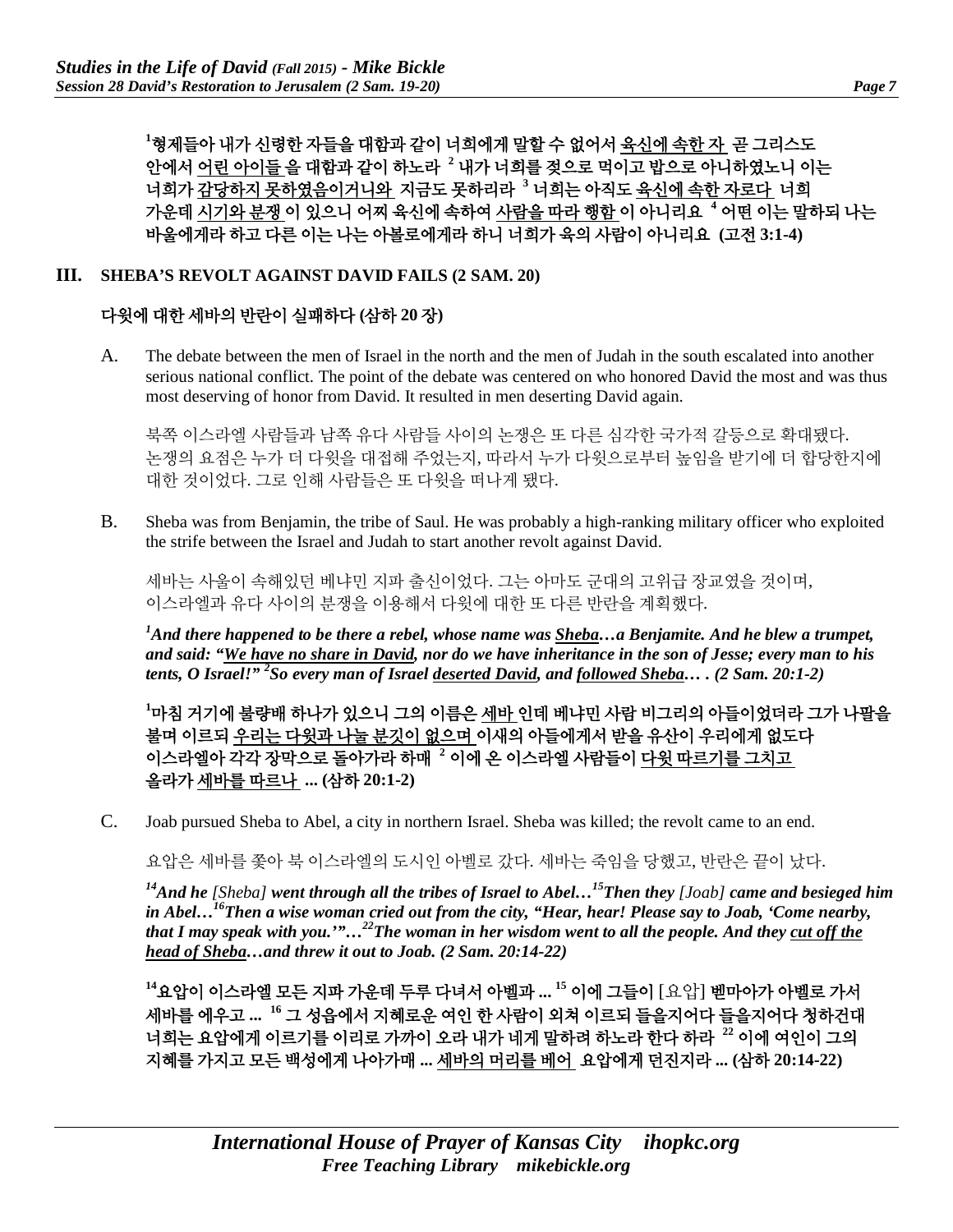D. David as God's anointed king fully was fully restored to Jerusalem, but he was still resisted by many who did not want him in leadership over their nation. We would think that by the last decade of David's reign that the majority would be supporting him.

하나님의 기름부음 받은 왕이었던 다윗은 예루살렘에 온전히 복위되었지만, 그는 여전히 그가 나라의 지도자가 되는 것을 원치 않던 사람들과 부딪쳐야 했다. 우리는 다윗이 왕으로서의 말년에는 대다수의 지지를 받았을 것으로 생각하곤 한다.

1. One of the biggest contributors to burnout in leadership in ministry is disillusionment related to unrealistic expectations. For instance, imagining that by being faithful and diligent in serving people for years one would not be attacked by people in the body of Christ.

사역의 리더십이 탈진하는 가장 큰 요인 중 하나는 비현실적인 기대에서 오는 환멸(실망감)이다. 이 비현실적인 기대의 예 중 하나는, 그리스도의 몸 된 교회에서 수 년 동안 신실하고 부지런히 섬기면 사람들의 공격을 받지 않을 것이라고 생각하는 것이다.

2. Paul and David at the height of their leadership were attacked and resisted by God's people.

바울과 다윗은 그들의 리더십의 자리에서 하나님의 백성들에게 공격 당하고 배척당했다.

3. Popularity, public opinion, and favor with God's people can change very quickly both for and against God's servants. Therefore it is not wise to place too much confidence in your current popularity or lack thereof.

하나님의 종들에 대한 인기나 공적인 평판, 그리고 사람들의 호감도는 매우 빠르게 변한다. 그러므로 현재 대중의 관심을 받거나, 혹은 그것이 없다는 것에 너무 많은 확신을 두는 것은 지혜롭지 못하다.

E. Even in context to David's victories in this hour, troubles continually arose.

문제들은 다윗이 승리한 상황에서조차 계속해서 일어났다.

*22…strengthening the souls of the disciples, exhorting them to continue in the faith, and saying, "We must through many tribulations enter [experience more] the kingdom of God." (Acts 14:22)*

## **<sup>22</sup>**제자들의 마음을 굳게 하여 이 믿음에 머물러 있으라 권하고 또 우리가 하나님의 나라에 들어가려면 [더 많은 경험을 하려면] 많은 환난을 겪어야 할 것이라 하고 **(**행 **14:22)**

F. Absalom and Sheba's rebellions and the various responses to them give us insight into the complex dynamics that will occur in the end times when many will be offended and will betray another.

우리는 압살롬과 세바의 반란, 그리고 그들에 대한 다양한 반응들을 통해 많은 이들이 시험에 들고 서로를 배반하는 마지막 때에 일어나는 복잡한 일들에 대해 통찰력을 가질 수 있다.

*10And then many will be offended, will betray one another, and will hate one another. (Mt. 24:10)*

#### **<sup>10</sup>**그 때에 많은 사람 이 실족하게 되어 서로 잡아 주고 서로 미워하겠으며 **(**마 **24:10)**

G. One of the most important truths to learn from David is how to respond to God with confidence and gratitude so that we will respond to people with generosity and humility with much forgiveness.